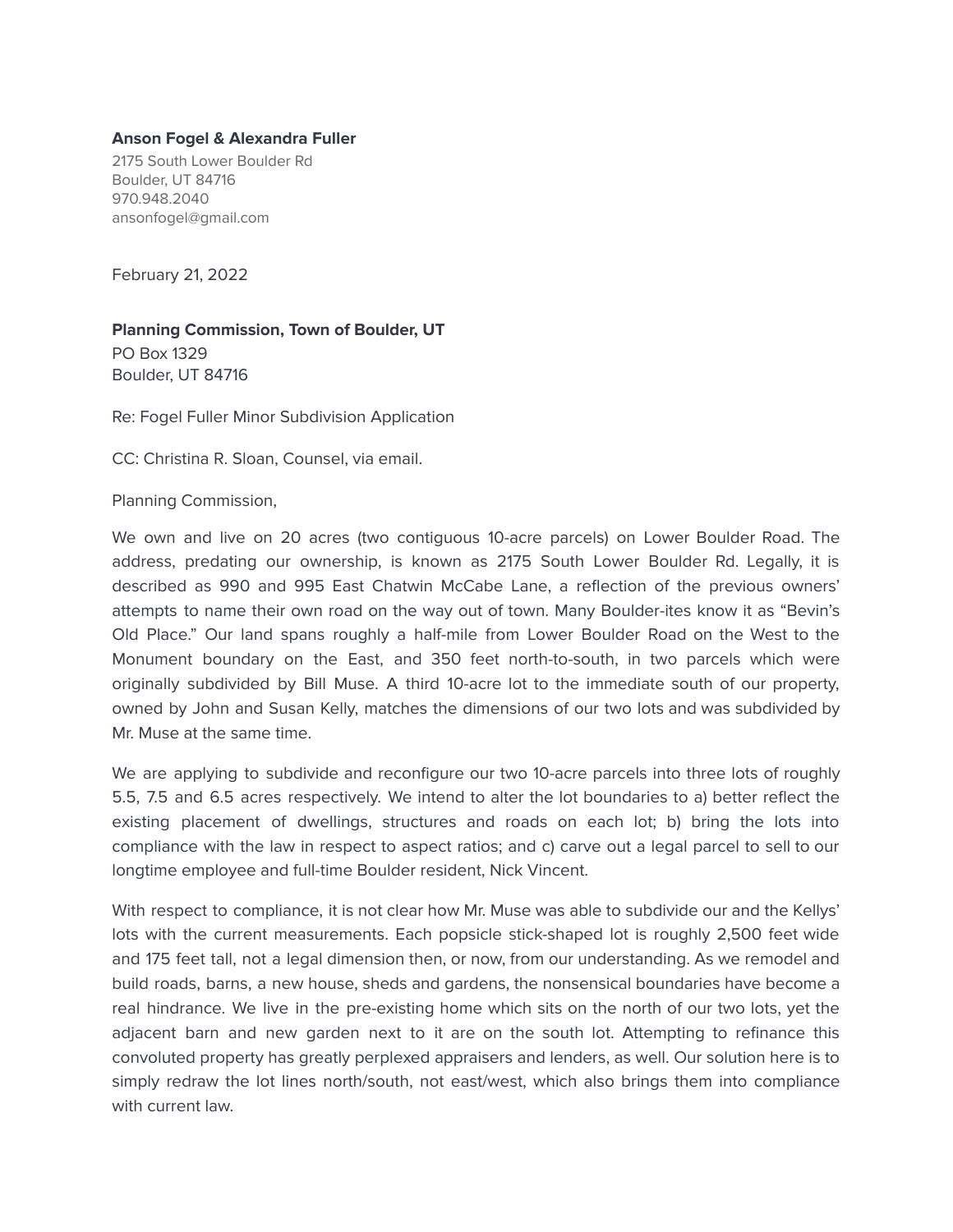We then also would like to take the westernmost pasture portion of our land—the section directly bordering Lower Boulder Road—and sell that roughly 5.5-acre lot to Nick Vincent. Nick is a young, hard-working, full-time Boulder resident, who is earnest and committed to living here for decades to come. We would like to help him become a landowner in Boulder by owner-financing the lot we carve off for him at a below market price. He currently rents our downstairs apartment along with another full-time local couple. Nick will be a great steward of that land.

We met via phone and email with Curtis Oberhansly and, later, with Michala Aldridge in early 2021 in preliminary conceptual meetings to discuss this process. Curtis agreed at the time that our approach appeared to be in line with the ordnances, and suggested we move to this next step. Michala was copied via email and included in discussions at the time but did not reply to further emails or voicemails. We understand that neither are currently active members of the Planning Commission, so we are submitting a more complete Preliminary Subdivision Application per the guidelines on the town website.

We have carefully rebuilt the infrastructure on the land since purchasing it five years ago. We believe that work now meets the requirements of the Subdivision Ordinances:

- Boulder Ordnance 153.190 and 152.041 Roads: We built a new road that runs along our southern land boundary from Lower Boulder Road almost all the way to the eastern boundary of the land, where we are building a new home. That road provides access along the south boundary of all three proposed lots.
- Ordnance 152.041 A Roads: The road is new, raised, properly drained and built to be plowable, durable and accessible for large trucks. It appears to comply with all elements of section A. It is not clear to us how much of this section of the Ordinance applies to "minor" subdivisions of four or fewer lots, as ours is.
- Ordnance 153.186 General Requirements: The new proposed lot for Nick is not in a "sensitive area", nor does it display any other conditions that would limit its legal conforming use as zoned.
- Ordnance 15.041 Section 4 Road Requirements: The existing road ends in a compliant turnaround at the far eastern end, and there is a hammerhead turnaround for large trucks at both the current and new houses. Both appear to be required in the ordinances for larger subdivisions but perhaps not for smaller subdivisions like ours. In any case, they exist.
- Ordnance 152.041 (4) Utilities: We have run all new utilities to the new house on the far east end of the land, and replaced the poorly installed utilities to the existing lot, barn and house. These lots meet the requirements for utilities as well as access. The proposed new lot adjoins Lower Boulder road where power, phone/internet and water are all readily available at the lot line. We also ran conduit for fiber optics from South Central's Pedestal on Lower Boulder, along the road with risers periodically, to the end of the road, servicing all three lots.
- Ordnance 153.93 A Culinary Water: We have both an existing well and Boulder Farmstead supplying culinary water to two of the three proposed lots. Farmstead Culinary water is available at the lot line on Lower Boulder Road for the 3rd new lot.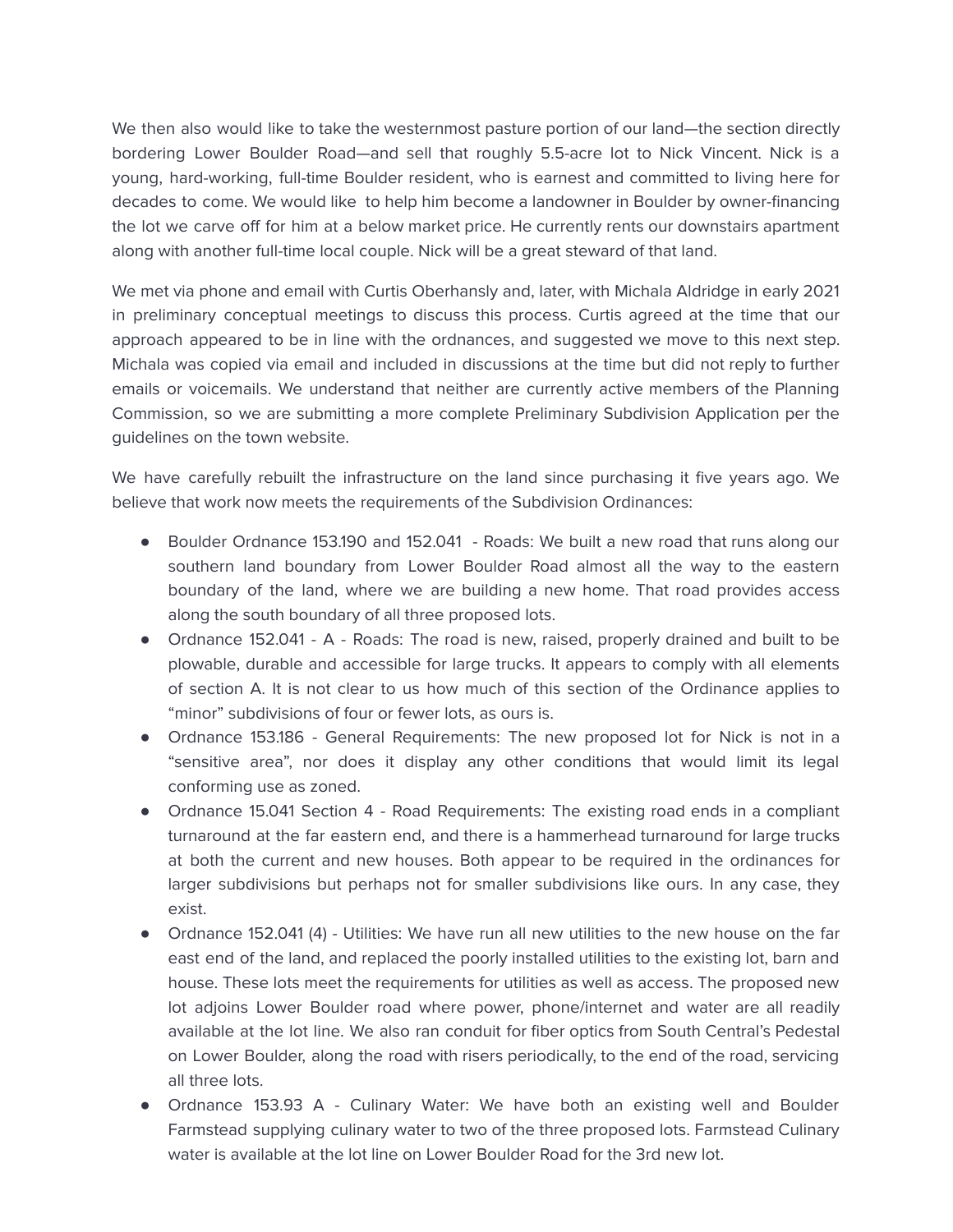- Ordnance 152.041 (3) Fire Protection All lots new and proposed are within 400 feet of a hydrant however the definition of and requirement for a hydrant are unclear. In 2020 we installed a 3" pressurized water line buried along most of the nearly 2,300 foot long new road with hydrant risers every few hundred feet for general and irrigation use, as well as for fire protection. The hydrants are all fitted with standard 2" fire hose fittings. This line is fed by irrigation water when we have it, and can be fed by culinary water for fire control if needed by rotating a couple valves. We met with Pete Benson in 2020 and he approved our approach for the new house and barn when we obtained building permits. The new lot is on Lower Boulder Road with a fire hydrant nearby so this may not be an issue. .
- Ordnance 152.041 (4) Storm Drainage: We have installed various culverts and berms to manage the monsoon flows, and these measures are working well. All current dwellings and structures would avoid major damage in a 100-year rainstorm. The new proposed lot is at the land's high point and is well drained, mildly sloping irrigated pasture.
- Ordnance 153.93 B Septic: two of the three proposed lots already have approved installed septic systems. We will obtain state health department approval for a septic system on the proposed new lot at final application, pending your response to this Initial application. The Kellys successfully obtained state septic approval for their under-construction house very nearby (400 feet south of Nick's likely new home site), where conditions are the same. It's highly likely the new lot will pass a percolation and soils test and thus be approved for a small, on site wastewater system.
- Ordnance 152.041 (3) Road Maintenance: We intend to generate a new, legally binding road maintenance and sharing agreement for all three lots, and will offer to also include the Kellys to the south (their participation is not necessary, as the road is 100% on our land, however, it seems sensible). We hope to keep our mutual driveway private. We welcome your input on this aspect of our small family subdivision.
- Ordnance 152.041-J Irrigation Water: We intend to sell 2.34 shares of our total 7.34 A shares of Boulder Irrigation Company rights to Nick with the new lot. In general, our goal is to reduce our use of water for irrigation as we continue to rehab the fields and land toward a more sustainable, low-water ecosystem. We would continue to align our approach to land restoration and water usage with Nick's. Subdividing per this application will not materially change overall water use, as Nick already resides on the land, and the fields on the proposed new lot are already irrigated.
- With respect to traffic, this subdivision will have little or no net impact. Nick and we already reside on the land, so the total number of vehicle trips through town and on our road would not change.

We do not intend to sell any of our land other than the lot to Nick. We hope that this land remains in our family for as many generations as we can control. The subdivision is the way to get Nick his own piece of the land, and to resolve the wacky boundaries that currently exist.